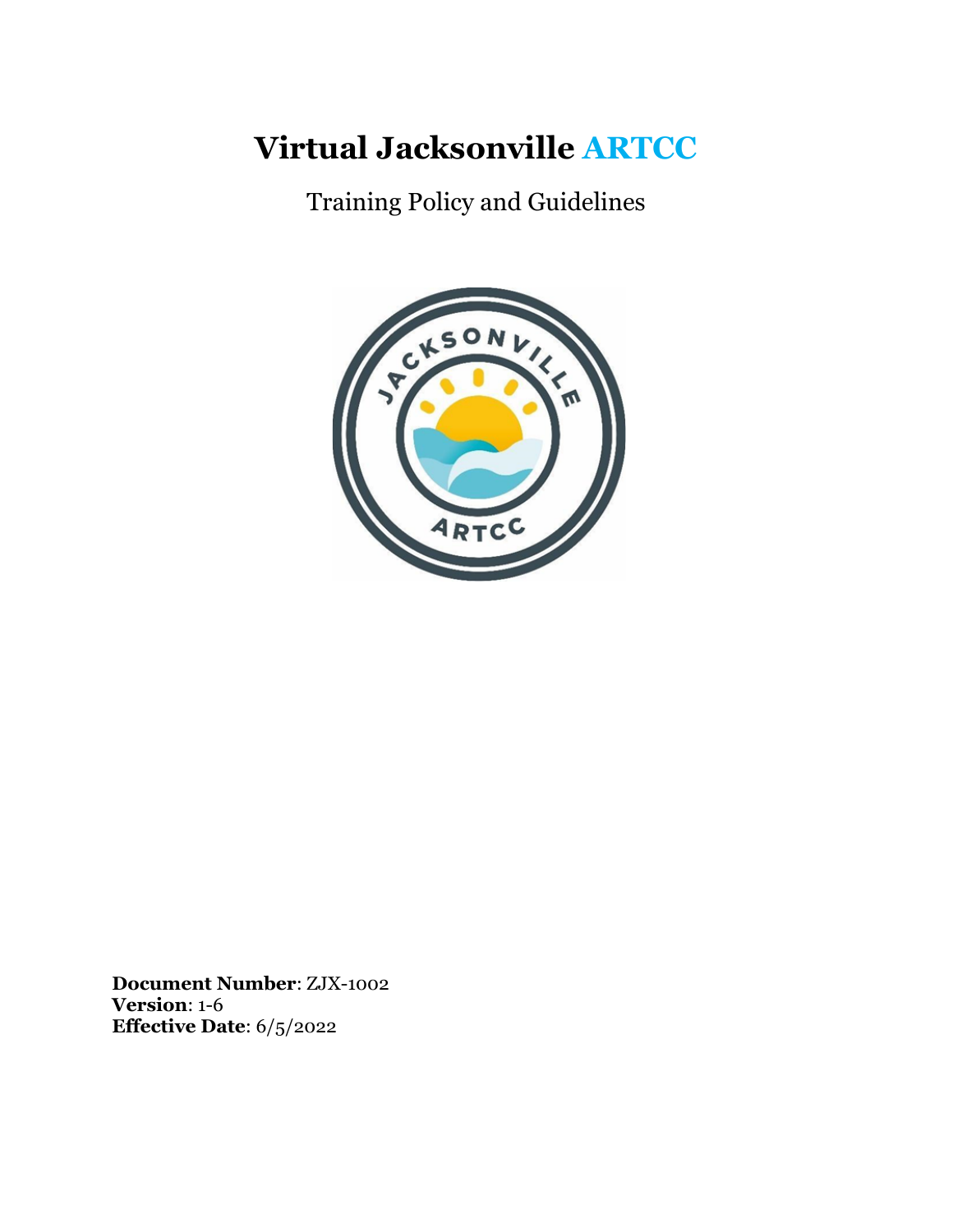**ZJX-1002 Training Policy and Guidelines Not for Real World Use**

This handbook establishes and provides formal rules, regulations, procedures, and guidelines which govern the training operations within the Jacksonville ARTCC. This code applies equally to staff, controllers, and VATSIM members. This document is considered a supplement to any VATSIM and VATSIM United States (VATUSA) policies, procedures, and documents. This document cancels all previous publications and policies and remains in effect until canceled VATSIM, VATUSA, or a subsequent publication of the administrative policy. This document's updates and modifications are published after the appropriate approval process and announcement to the Virtual Jacksonville ARTCC. The ATM, DATM, or their designee(s) will complete all updates and changes to this document.

Michael JBurke

Michael J. Burke

Air Traffic Manager

Virtual Jacksonville ARTCC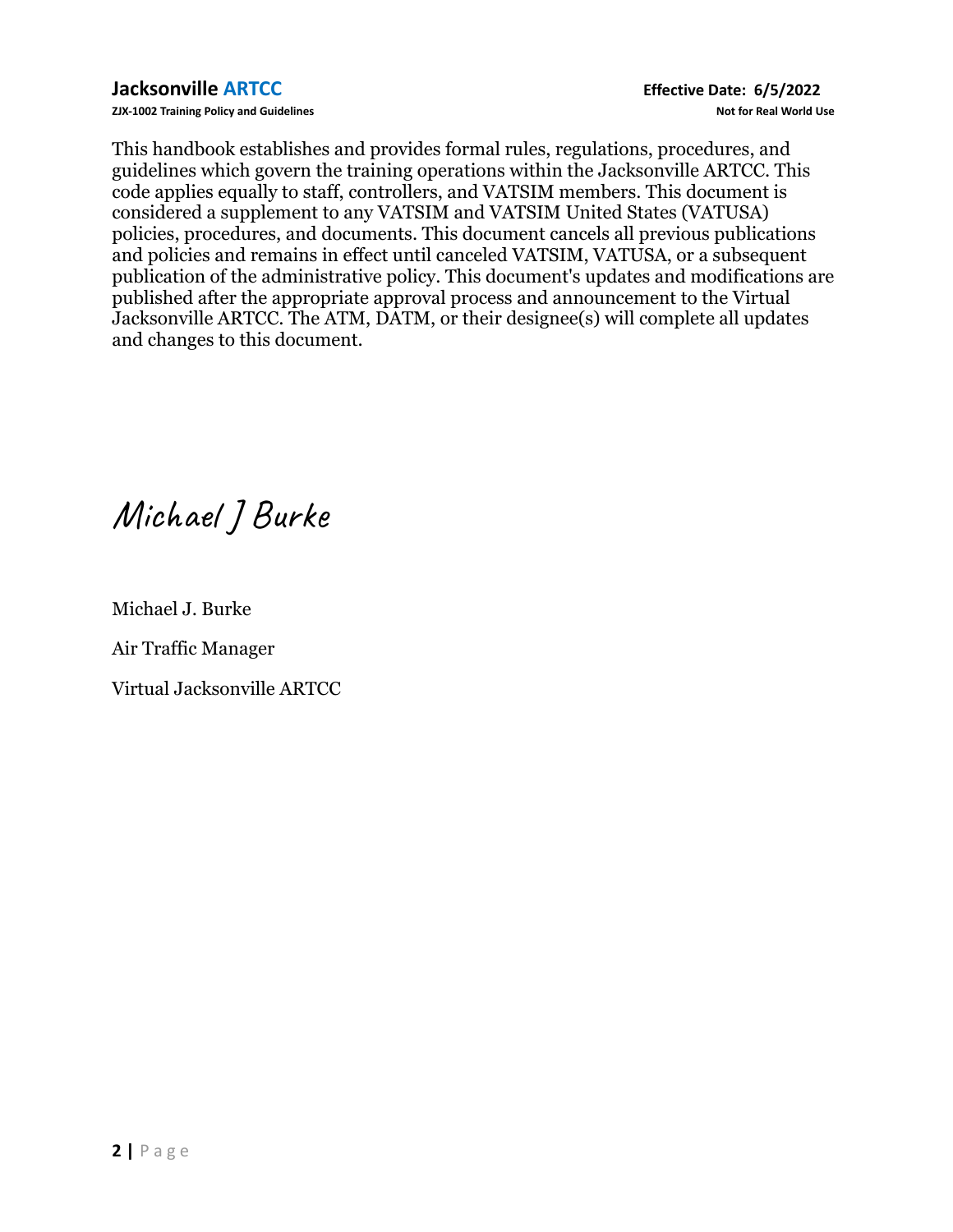# **Explanation of Changes**

| $04/16/2022$ 1-1 |         | Revised Edition from ZJX-1002.F                    |
|------------------|---------|----------------------------------------------------|
| $04/21/2022$ 1-2 |         | Minor Training Field Change                        |
|                  |         | Added: KSFB Removed: KOMN                          |
| $04/30/2022$ 1-3 |         | Clarification of OTS/Checkout                      |
| 5/4/2022         | $1 - 4$ | <b>Reorganization of Major Training Procedures</b> |
| 5/15/2022        | $1 - 5$ | Change of Solo Endorsement Active Time             |
| 6/5/2022         | $1-6$   | Clarification of Steps for Training/Chapter 5      |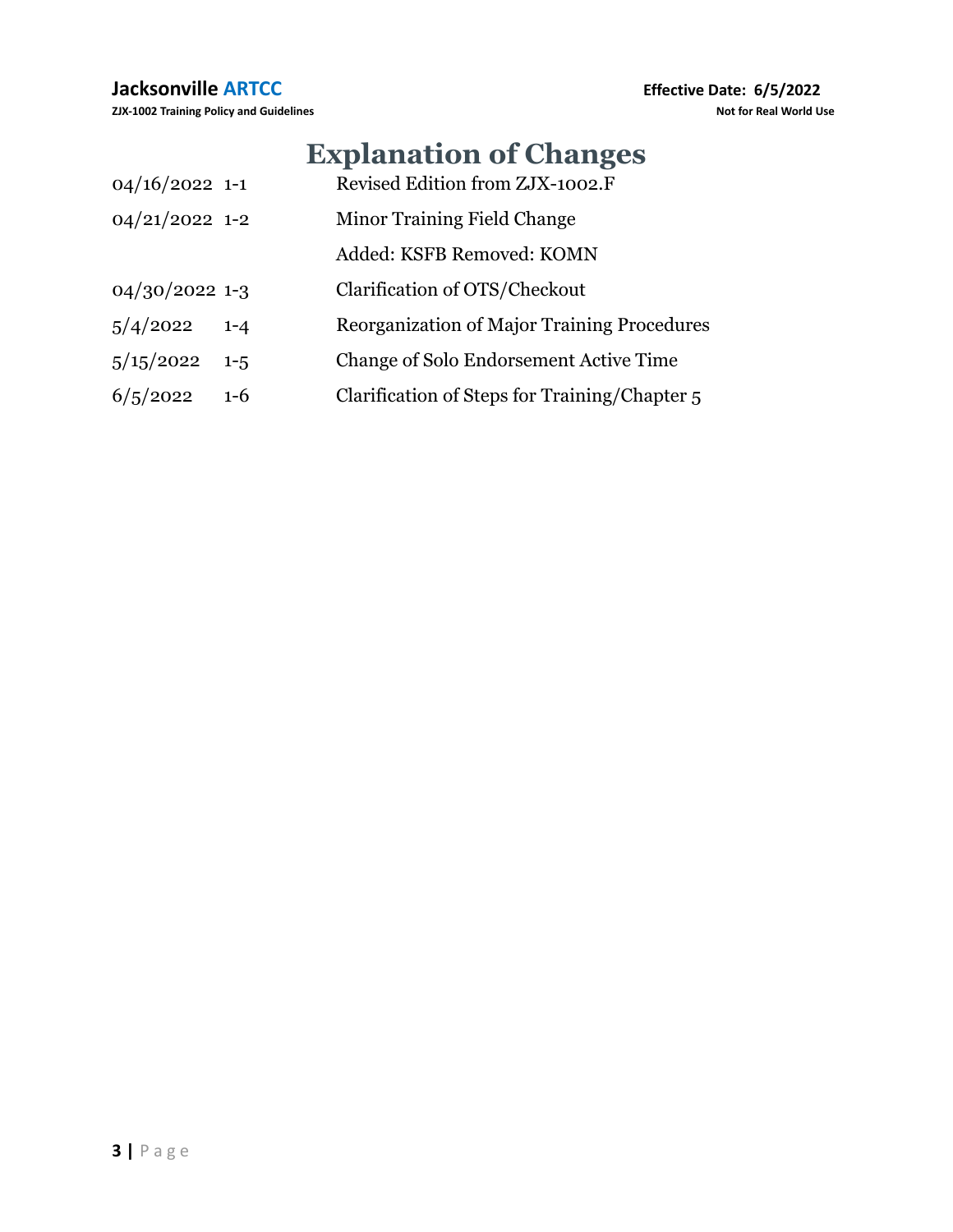# **TABLE OF CONTENTS**

| <b>Chapter 1:</b> | <b>Introduction</b>                      |
|-------------------|------------------------------------------|
| <b>Chapter 2:</b> | <b>Requesting Training</b>               |
| <b>Chapter 3:</b> | <b>Training Requirements</b>             |
| <b>Chapter 4:</b> | <b>Training Fields</b>                   |
| <b>Chapter 5:</b> | <b>Training Flow</b>                     |
| <b>Chapter 6:</b> | <b>Solo Endorsements</b>                 |
| <b>Chapter 7:</b> | <b>Visiting Controllers</b>              |
| <b>Chapter 8:</b> | <b>Transferring Controllers</b>          |
| <b>Chapter 9:</b> | <b>Mentor and Instructor Appointment</b> |
|                   | <b>Procedures</b>                        |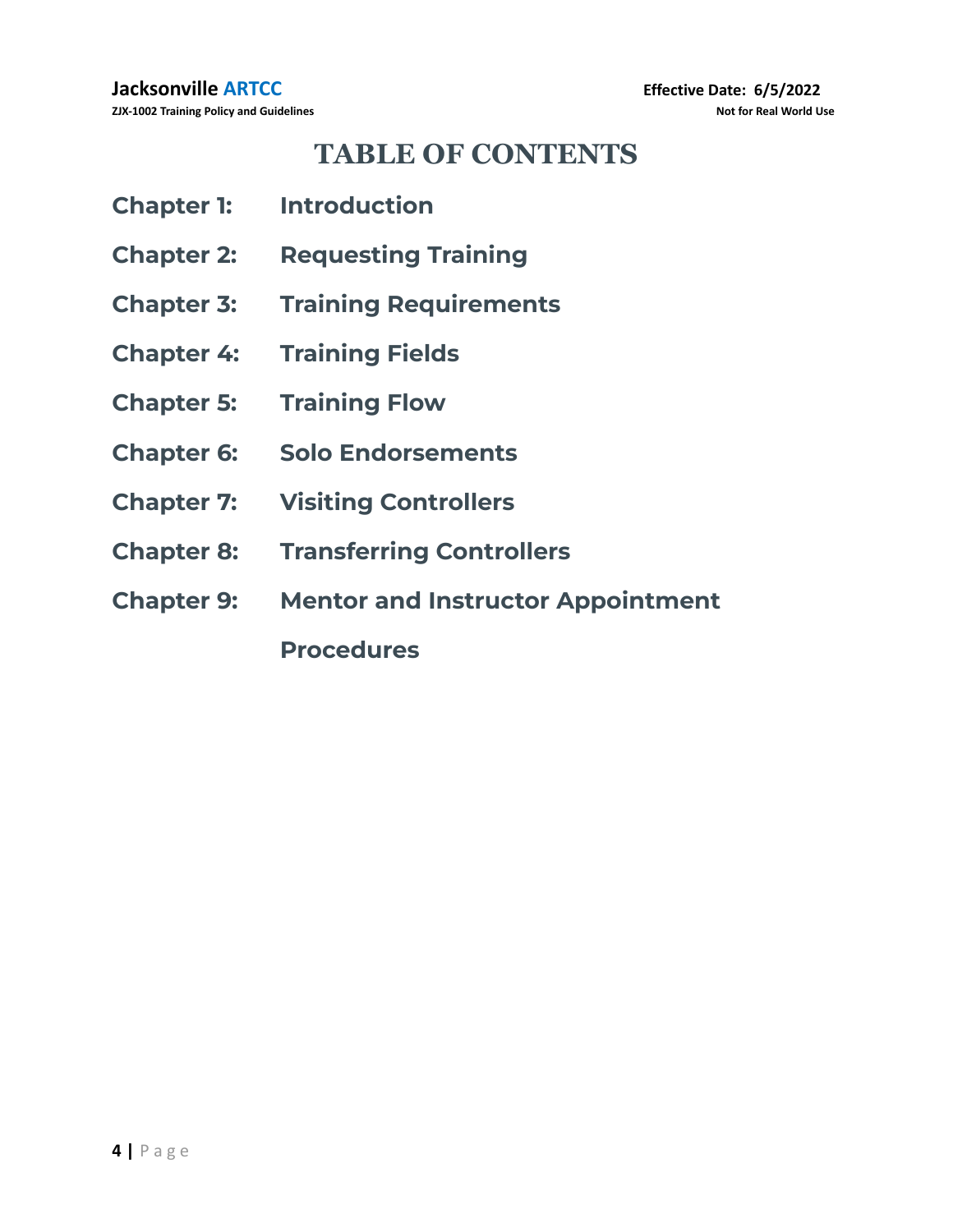# **CHAPTER 1: INTRODUCTION**

#### **1.1 Syllabus**

- 1. Jacksonville ARTCC's Training Program shall follow the approved ZJX Training Syllabus
	- a. The syllabus shall outline competencies and content needed for each rating, certification, and validation.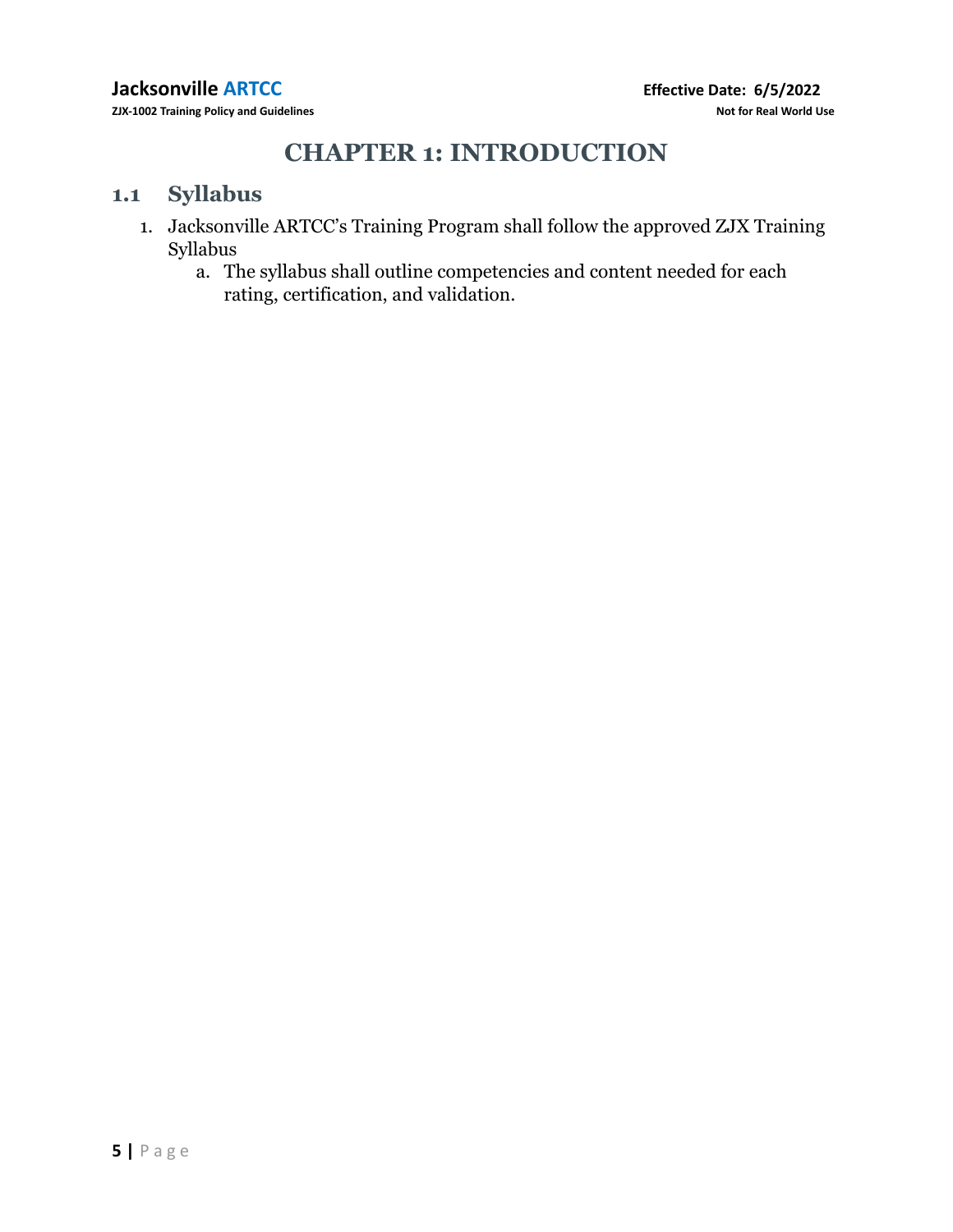# **CHAPTER 2: REQUESTING TRAINING**

## **2.1 Requirement**

- 2.1.1 Rating Requested Training:
	- 1. Be a home controller of the ZJX ARTCC.
	- 2. Completed the appropriate VATUSA Academy courses for their next rating prior to submitting a training request.
	- 3. Completed the ZJX ARTCC SOP Examination before requesting training.
	- 4. If a student is not an OBS, they must complete thirty (30) hours of controlling at current rating/endorsement before requesting training.
- 2.1.2 Major Endorsement Training:
	- 1. Be a home or visiting controller of the ZJX ARTCC.
	- 2. Complete thirty (30) hours of controlling at current rating/endorsement before requesting training.

### **2.2 Processes**

- 2.2.1 Training Requests:
	- 1. To request training, a student must submit the ZJX Training Request Form. Separate training queues exist for each level of training, populated automatically by the system on a first come, first served basis.
	- 2. After requesting training, student shall wait to be assigned to an available trainer.
		- a. Students are encouraged to observe active network positions and continue to self-study material.
	- 3. Once assigned a trainer, students shall request training with their specific trainer through the ZJX Setmore.
		- a. ONLY students who have been assigned a trainer may book sessions via Setmore. All other sessions will be canceled.
		- b. Students may, with approval from the Training Administrator, elect to remain at the top of the queue if they wish to wait for availability from a specific trainer. As soon as this trainer becomes available, their slot will be assigned.
		- c. Students shall schedule a training session within seven (7) days of being assigned a trainer.
- 2.2.2 Examination Request:
	- 1. To request an examination, a student must submit the ZJX VATUSA Academy Course Request Form.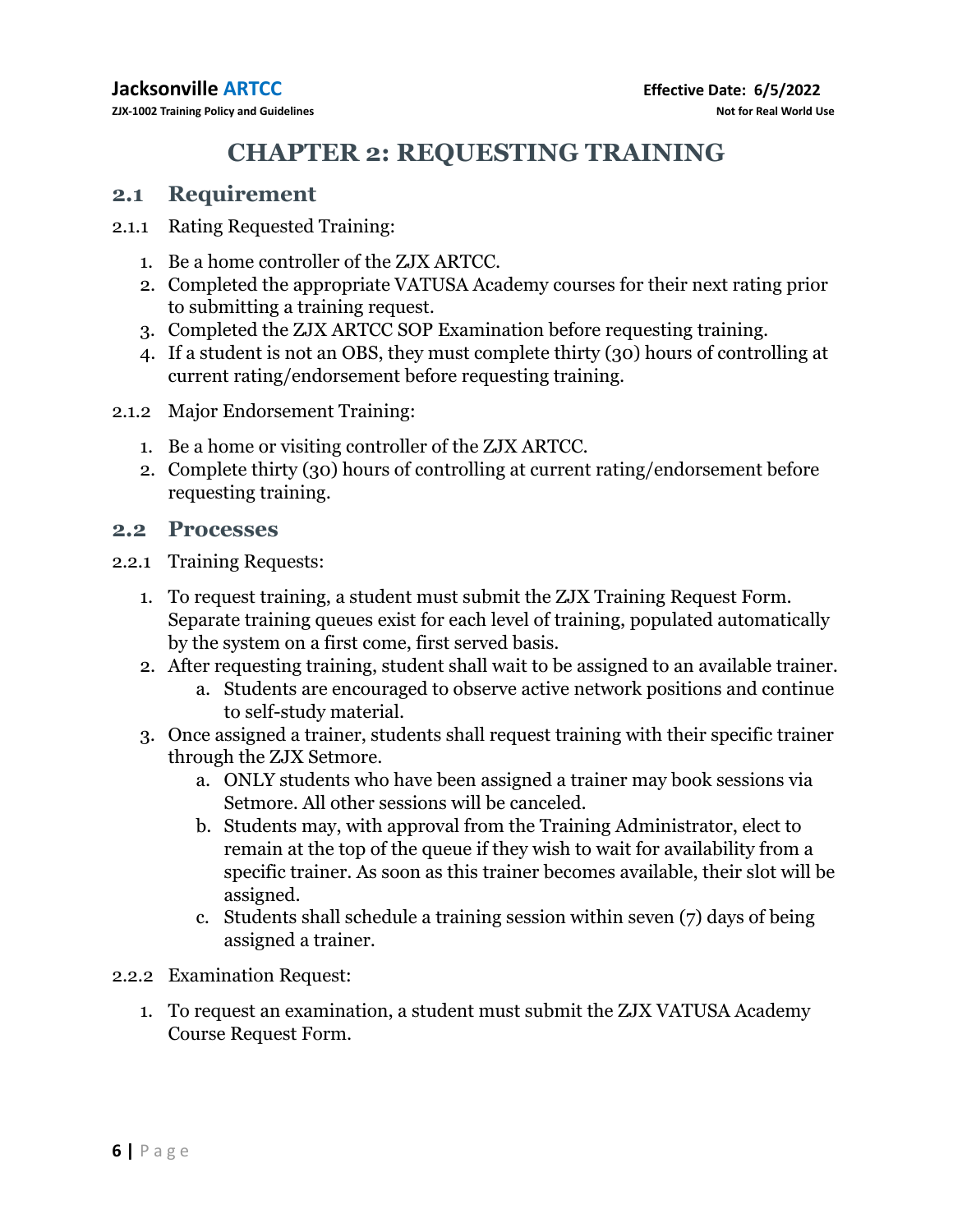# **CHAPTER 3: TRAINING REQUIREMENTS**

#### **3.1 Sessions**

- 1. Training sessions shall be scheduled at least twenty-four (24) hours in advance. a. Sessions scheduled within twenty-four (24) hours are not guaranteed.
- 2. Students shall not, to the best of their ability, cancel training sessions within 24 hours of the session.
	- a. Sessions canceled within twenty-four (24) hours are considered no-shows. Some exceptions apply.
- 3. Students are required to complete one (1) training session per calendar month until the completion of their training.

#### **3.2 Expectations**

1. Students should come prepared to each training session with questions after reviewing relevant assignments, policies, and documents prior to the session.

#### **3.3 Disciplinary Action**

- 3.2.1 No-show/Lateness.
	- 1. First No Show: Written warning from the A/TA.
	- 2. Second No Show: Forfeiture of training slot.
	- 3. Third No Show: Forfeiture of training slot and restricted from submitting new training requests without the approval from the TA.

3.2.2 Failure to reach the required number of training sessions in a month will result in forfeiture of the training slot.

- 3.2.3 Failure to meet training expectation/un-prepared for training
	- 1. First Offense: Cancellation of session and written warning from A/TA.
	- 2. Second Offense: Forfeiture of training slot.
- 3.2.4 Unacceptable conduct during training.
	- 1. Discontinuation of training and referral to the TA for administrative actions to include
		- a. Change of trainer.
		- b. Restriction from training for 30 days.
		- c. Removal from training program.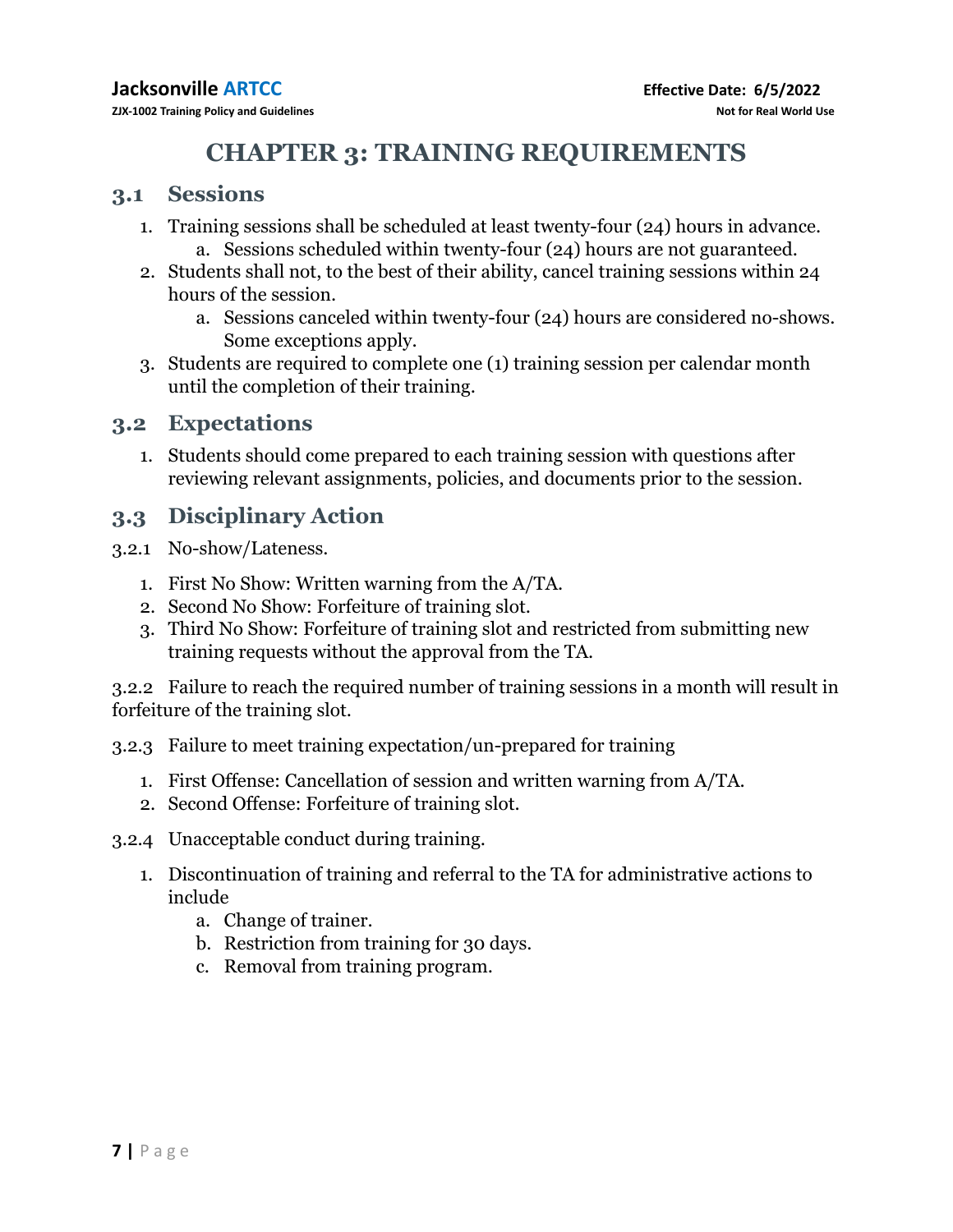# **CHAPTER 4: TRAINING FIELDS**

#### **4.1 Minor Training Fields**

- 1. Hilton Head, SC (KHXD)
- 2. Savannah, GA (KSAV)
- 3. Sanford Orlando, FL (KSFB)
- 4. Jacksonville, FL (KJAX)
- 5. Other minor fields can be used for training to facilitate proper usage of the general procedures or specific competencies difficult to practice at the above fields.
	- a. Training in other fields must be approved by the Training Administrator.

## **4.2 Major Training Fields**

- 1. Orlando, FL (KMCO)
- 2. F11 TRACON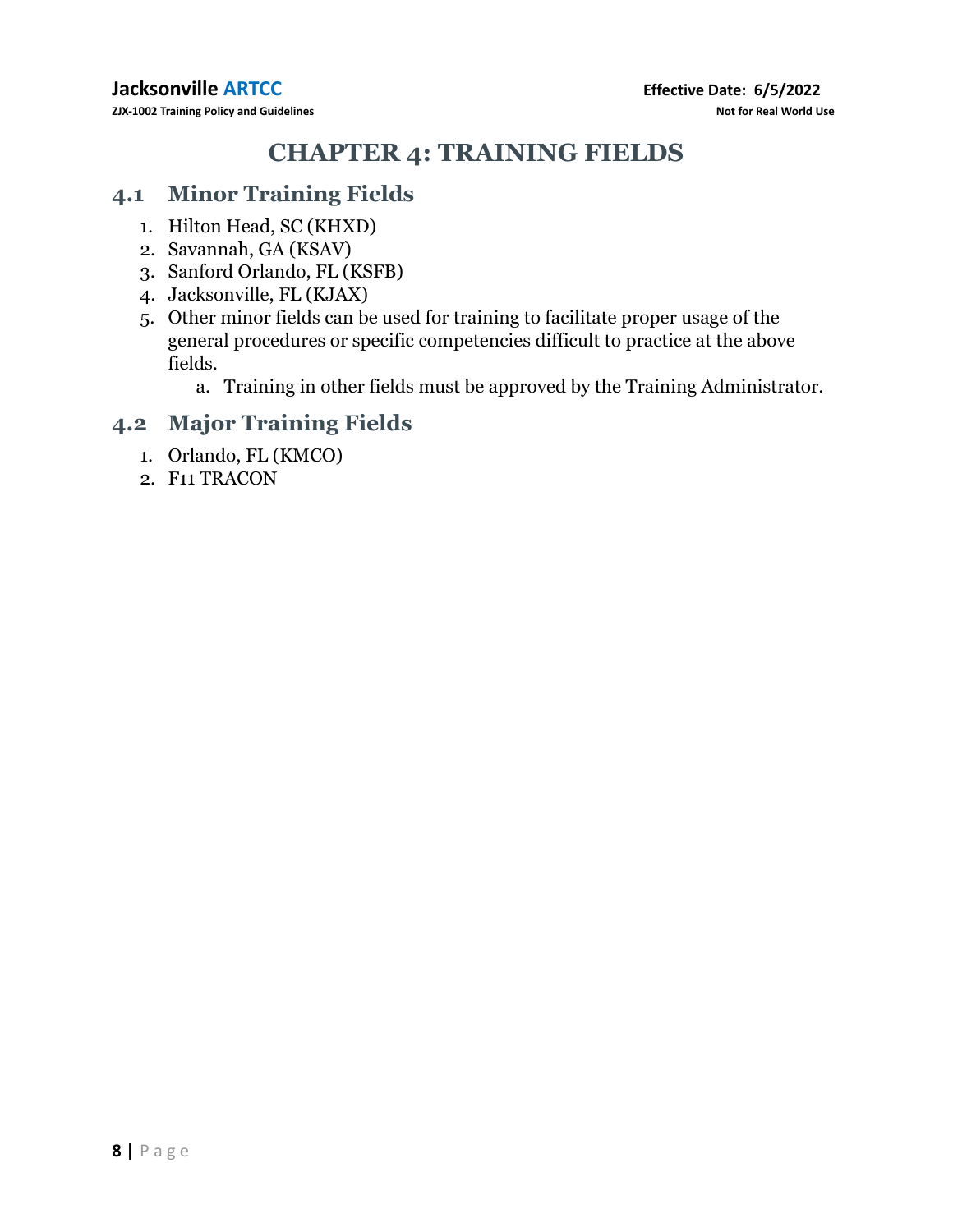# **CHAPTER 5: TRAINING FLOW**

#### **5.1 All ZJX Controllers**

1. All Controllers are required to complete the ZJX SOP Examination prior to requesting training.

### **5.2 OBS Rated Controllers**

- 1. Request training
- 2. Complete ZJX ARTCC Minor Delivery/Ground Exam with a grade of 90% or better.
- 3. Complete Assigned Practical Training
- 4. Completion of ZJX Practical Examination
	- a. Practical Exam is completed by the assigned trainer.
	- b. Practical Exam can only be performed in the sweatbox.
- 5. Upon completion of all requirements, students shall be promoted to the rank of S1 and granted minor ground certification on the ZJX website.

## **5.3 S1 Controller requesting S2**

- 1. Complete the VATUSA Academy Local Control Course.
	- a. Students must receive a passing grade on the S2 Rating (TWR) Controller Exam and have completed all requirements of the Local Control Course.
- 2. Request training
- 3. Complete Assigned Practical Training.
- 4. Complete ZJX ARTCC Minor Tower Exam with a grade of 90% or better.
- 5. Complete S2 Practical Examination
	- a. Practical Examination is completed by an Instructor, which can be the student's assigned Instructor.
	- b. Practical Examinations can be completed on the live network or in the sweatbox.
	- c. The VATUSA Competency Review and Certification form shall be used.
		- i. Per the Rating Review Form, students must achieve satisfactory in all sections.
		- ii. Theory portions are considered satisfactory if student has passed the ZJX ARTCC Minor Tower Exam
- 6. Upon completion of all requirements, students shall be promoted the rating of S2 and granted minor tower certification on the ZJX website.

## **5.4 S2 Controller requesting S3**

- 1. Complete the VATUSA Academy Approach Control Course
	- a. Students must receive a passing grade on the S3 (DEP/APP) Exam and have completed all requirements of the Approach Control Course.
- 2. Request training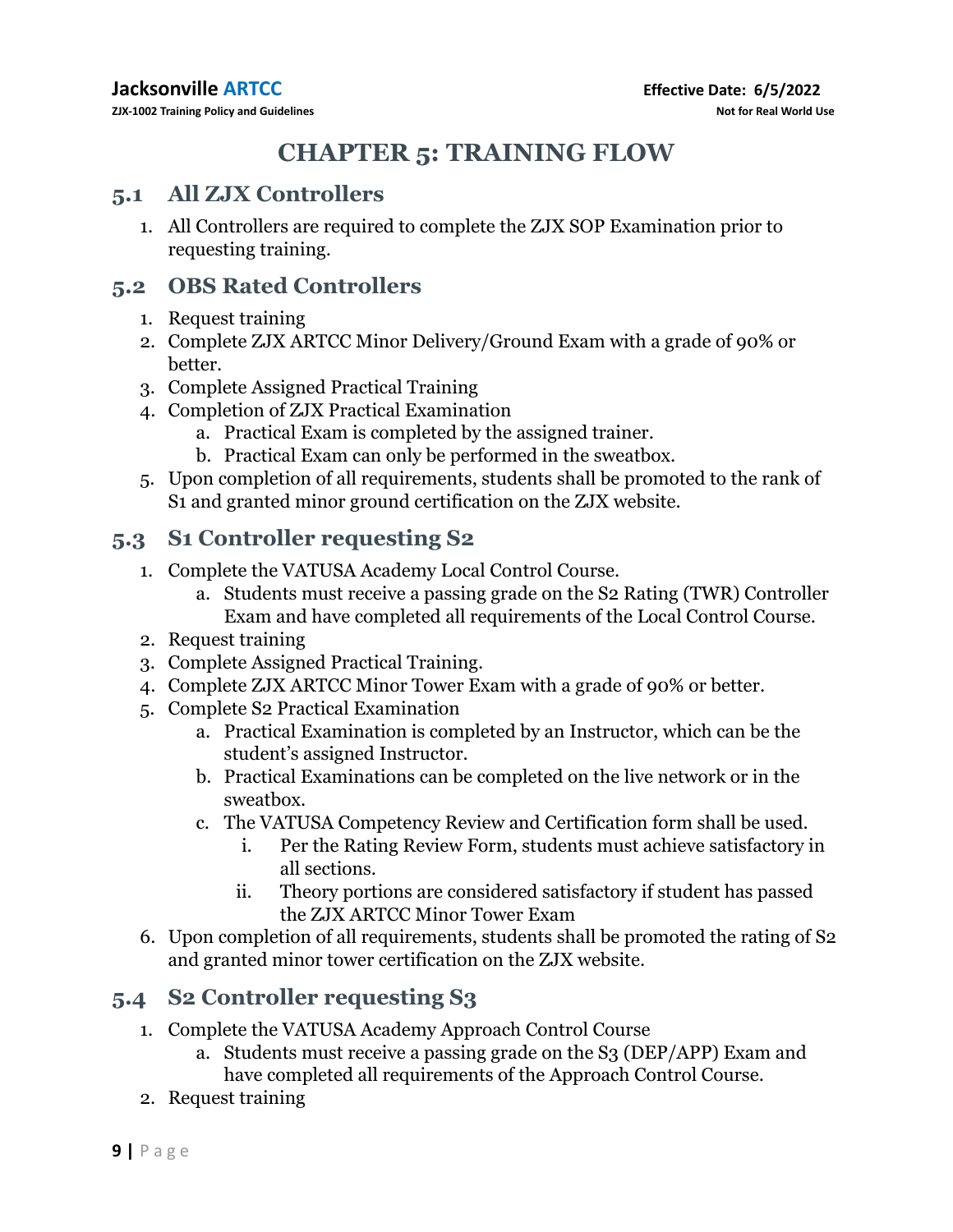**ZJX-1002 Training Policy and Guidelines Not for Real World Use**

- 3. Complete Assigned Practical Training
- 4. Complete ZJX ARTCC Minor Approach Exam with a grade of 90% or better.
	- a. Upon completion of assigned practical training, and minor approach exam, students could be granted a solo endorsement for Jacksonville TRACON.
- 5. Complete S3 Practical Examination
	- a. Practical Examination is completed by an Instructor, which can be the student's assigned Instructor.
	- b. Practical Examinations can be completed on the live network or in the sweatbox.
	- c. The VATUSA Competency Review and Certification form shall be used.
		- i. Per the Rating Review Form, students must achieve satisfactory in all sections.
		- ii. Theory portions are considered satisfactory if student has passed the ZJX ARTCC Minor Approach Exam
- 6. Upon completion of all requirements, students shall be promoted the rating of S3 and granted minor approach certification on the ZJX website.

## **5.5 Major Endorsement**

- 1. Request training.
- 2. Complete ZJX ARTCC Major Examination with a grade of 90% or better for the level requested (Major GND, Major TWR, Major APP)
- 3. Complete Assigned Practical Training
	- a. Upon completion of assigned practical training, students will be granted a solo endorsement.
- 4. Complete Practical Examination
	- a. Practical Examination is completed by an Instructor or Mentor. The assigned trainer shall complete the practical examination.
	- b. The ZJX Endorsement form shall be used.
	- c. Practical Examinations can be completed on the live network or in the sweatbox.
- 5. Upon completion of all requirements, students shall be granted appropriate major endorsement (Major GND, Major TWR, Major APP).

## **5.6 S3 Controller requesting C1**

#### *Prior to beginning, students must have completed all Major Endorsements.*

- 1. Complete the VATUSA Academy En Route Course
	- a. Students must receive a passing grade on the C1 (CTR) Exam and have completed all requirements of the En Route Course.
- 2. Request training
- 3. Complete Assigned Practical Training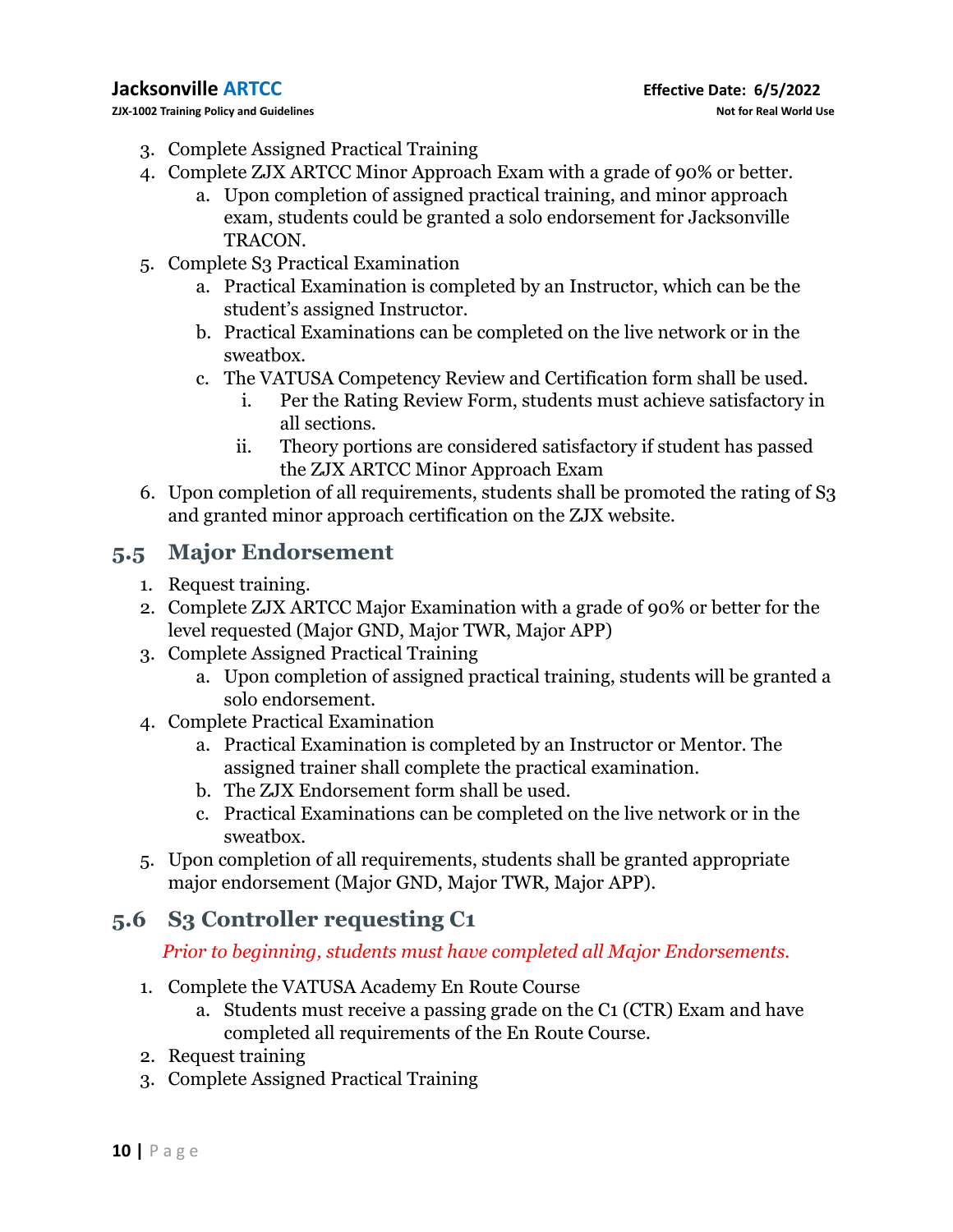**ZJX-1002 Training Policy and Guidelines Not for Real World Use**

- a. Upon completion of assigned practical training, students will be granted a solo endorsement for a period of no longer than 30 days.
- b. No extensions will be granted on solo endorsement
- 4. Complete ZJX ARTCC C1 Exam with a grade of 90% or better.
- 5. Complete C1 Practical Examination
	- a. Practical Examination is completed by an Instructor, which can be the student's assigned Instructor.
	- b. Practical Examinations will be completed on the live network.
	- c. The VATUSA Competency Review and Certification form shall be used.
		- i. Per the Rating Review Form, students must achieve satisfactory in all sections.
		- ii. Theory portions are considered satisfactory if student has passed the ZJX ARTCC C1 Exam
- 6. Upon completion of all requirements, students shall be promoted the rating of C1 and granted center certification on the ZJX website.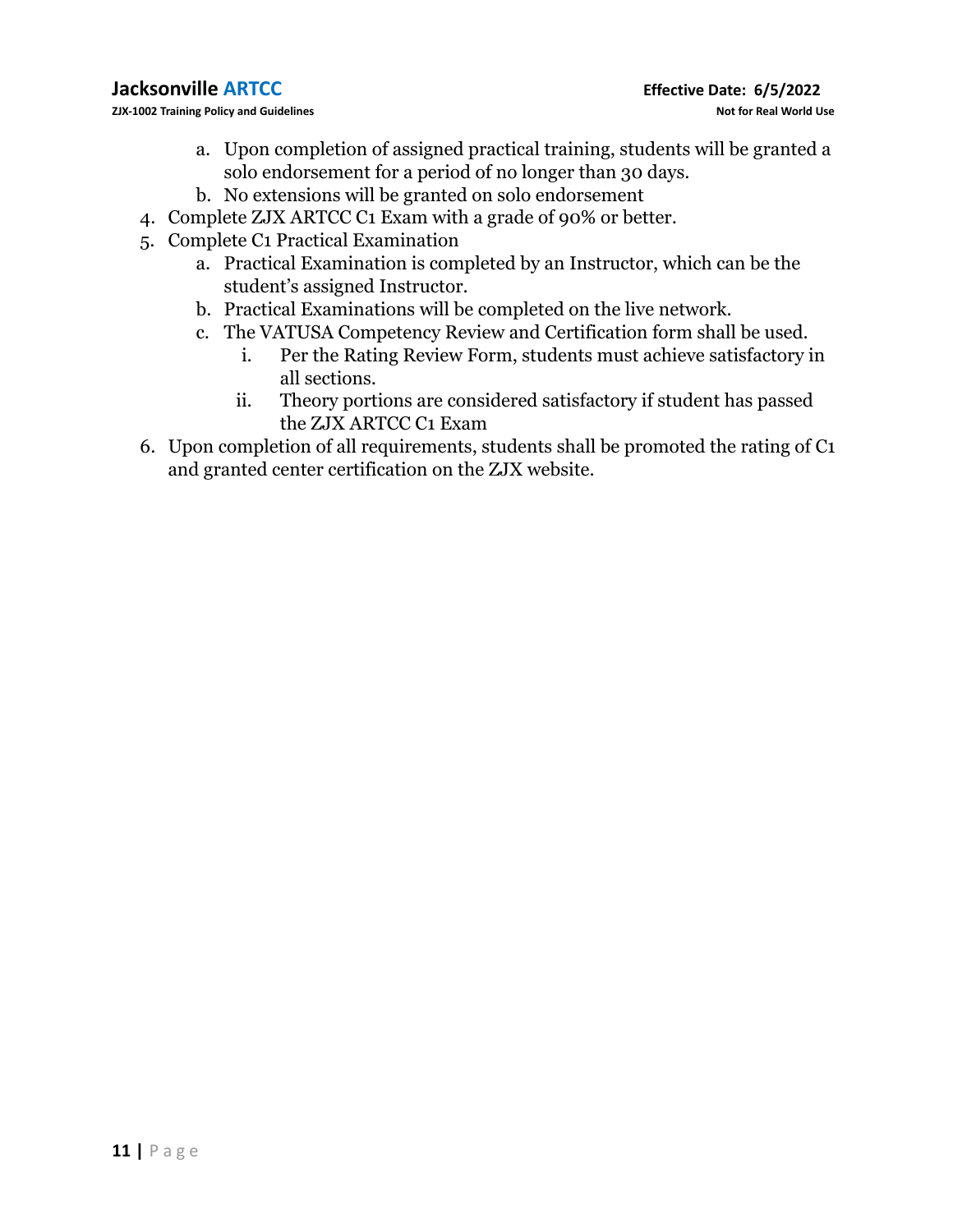# **CHAPTER 6: SOLO ENDORSEMENT**

#### **6.1 Effective**

- 1. Solo Endorsement are restricted during the following times:
	- a. Friday, Saturday, and Sunday between 2300z-0300z only when the following ARTCCs have events.
		- i. Miami
		- ii. Houston
		- iii. Atlanta
		- iv. Washington
		- v. Jacksonville
	- b. Permission may be granted by the Events Coordinator and the Training Administrator to control during these times. The controller must be actively observed by a mentor or instructor. The mentor or instructor does not need to be the controller's assigned mentor or instructor.
- 2. Solo Endorsements are only issued for a period of thirty (30) days and are not extended.
- 3. Rating Solo Endorsements must be posted on the VATUSA website by an Instructor or the Training Administrator, and on the ZJX Website.
- 4. Major Airport Solo Endorsement can be posted by either a Mentor or Instructor on the ZJX Website.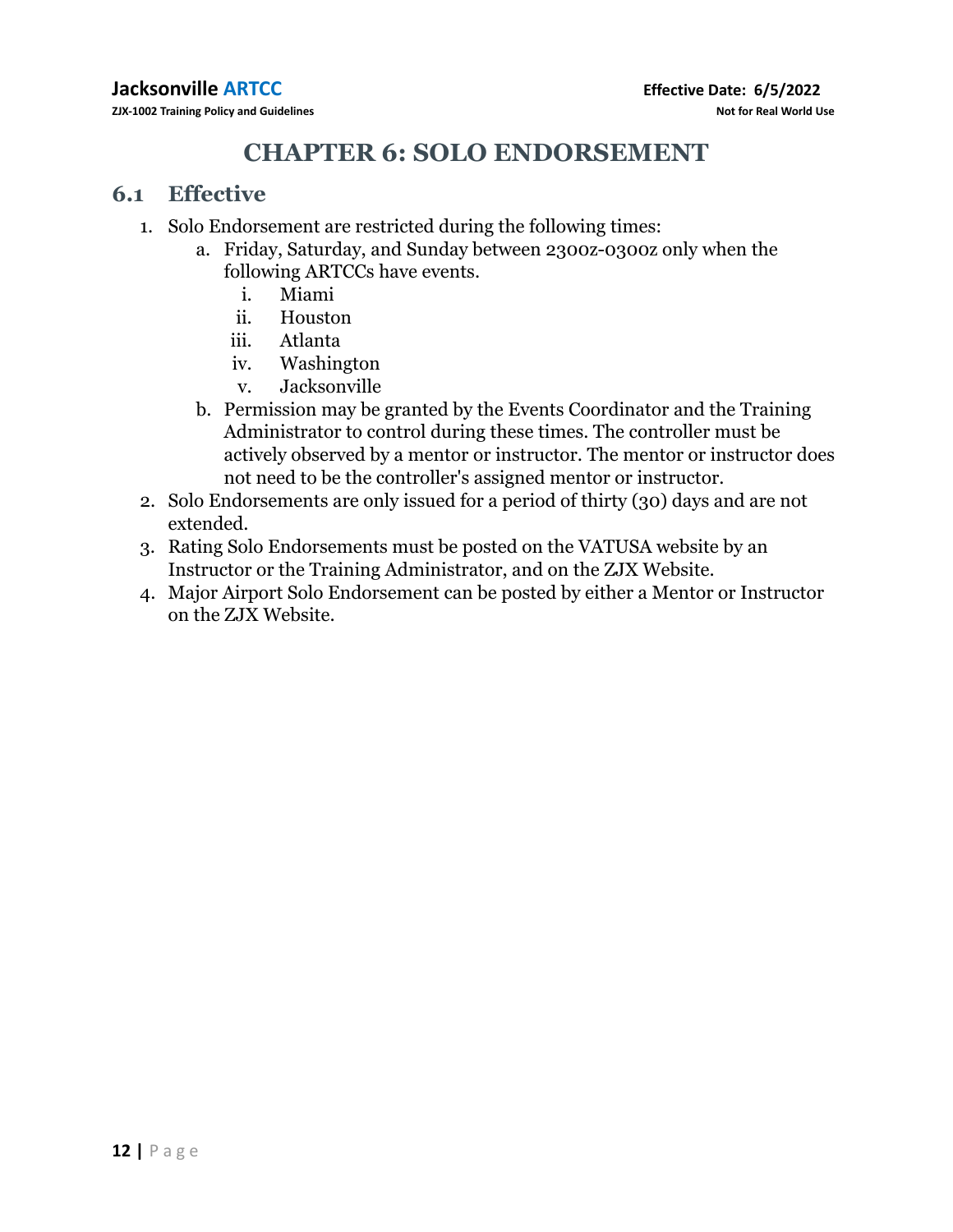# **CHAPTER 7: VISITING CONTROLLER FLOW**

#### **7.1 S1 Controller**

- 1. Complete ZJX SOP Examination with a grade of 90% or better.
- 2. Pass the ZJX ARTCC Minor Delivery/Ground Exam with a grade of 90% or better.
- 3. Upon passing the exam, the S1 controller will be awarded minor certification for clearance delivery and ground.

#### **7.2 S2 Controller**

- 1. Complete ZJX SOP Examination with a grade of 90% or better.
- 2. Complete ZJX ARTCC Minor Delivery/Ground Exam and the ZJX ARTCC Minor Tower Exam with a grade of 90% or better.
- 3. Upon passing the exam, the S2 controller will be awarded minor certification for clearance delivery and ground.
- 4. Complete an S2 GRP Checkout using the VATUSA Competency Review and Certification form.
- 5. Upon passing the GRP Checkout, the S2 controller will be awarded minor certification for tower.

#### **7.2 S3 and C1 Controller**

- 1. Complete ZJX SOP Examination with a grade of 90% or better.
- 2. Complete ZJX ARTCC Minor Delivery/Ground Exam, the ZJX ARTCC Minor Tower Exam, and the ZJX ARTCC Minor Approach Exam with a grade of 90% or better.
- 3. Upon passing the exam, the S3 controller will be awarded minor certification for clearance delivery and ground.
- 4. Complete an S2 and S3 GRP Checkout using the VATUSA Competency Review and Certification form.
- 5. Upon passing the GRP Checkouts, the controller will be awarded minor certification for tower and approach.

## **7.3 Major Certification**

1. All visiting controllers will complete major endorsement training requirements as found in chapter 5-5.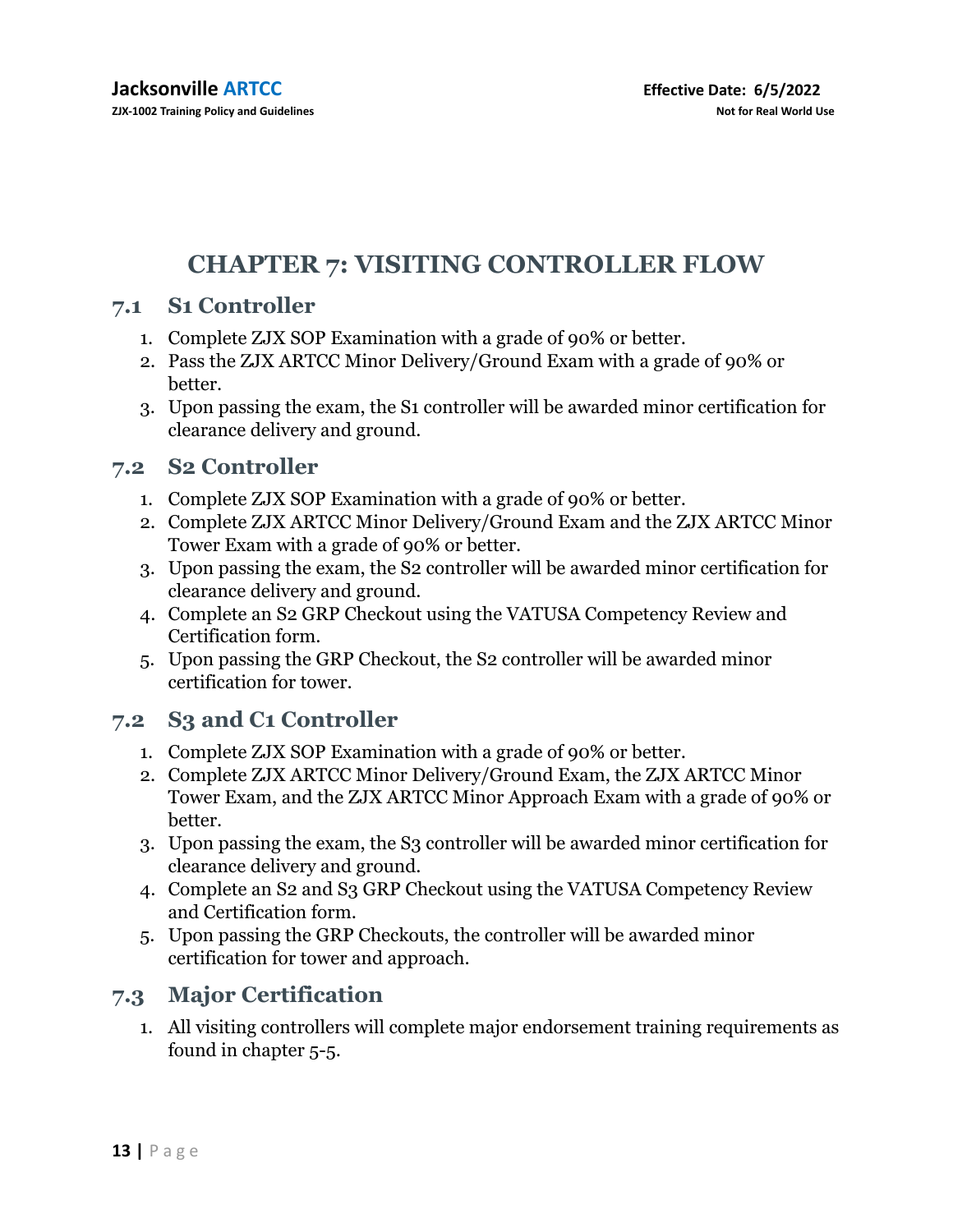# **CHAPTER 8: TRANSFERING CONTROLLER FLOW**

### **8.1 S1 Controller**

- 1. Complete ZJX SOP Examination with a grade of 90% or better.
- 2. Pass the ZJX ARTCC Minor Delivery/Ground Exam with a grade of 90% or better.
- 3. Upon passing the exam, the S1 controller will be awarded minor certification for clearance delivery and ground.

#### **8.2 S2 Controller**

- 1. Complete ZJX SOP Examination with a grade of 90% or better.
- 2. Complete ZJX ARTCC Minor Delivery/Ground Exam and the ZJX ARTCC Minor Tower Exam with a grade of 90% or better.
- 3. Upon passing the exam, the S2 controller will be awarded minor certification for clearance delivery and ground.
- 4. Complete an S2 GRP Checkout using the VATUSA Competency Review and Certification form.
- 5. Upon passing the GRP Checkout, the S2 controller will be awarded minor certification for tower.

## **8.2 S3 and C1 Controller**

- 1. Complete ZJX SOP Examination with a grade of 90% or better.
- 2. Complete ZJX ARTCC Minor Delivery/Ground Exam, the ZJX ARTCC Minor Tower Exam, and the ZJX ARTCC Minor Approach Exam with a grade of 90% or better.
- 3. Upon passing the exam, the S3 controller will be awarded minor certification for clearance delivery and ground.
- 4. Complete an S2 and S3 GRP Checkout using the VATUSA Competency Review and Certification form.
- 5. Upon passing the GRP Checkouts, the controller will be awarded minor certification for tower and approach.

## **8.3 Major Certification**

1. All transfering controllers will complete major endorsement training requirements as found in chapter 5-5.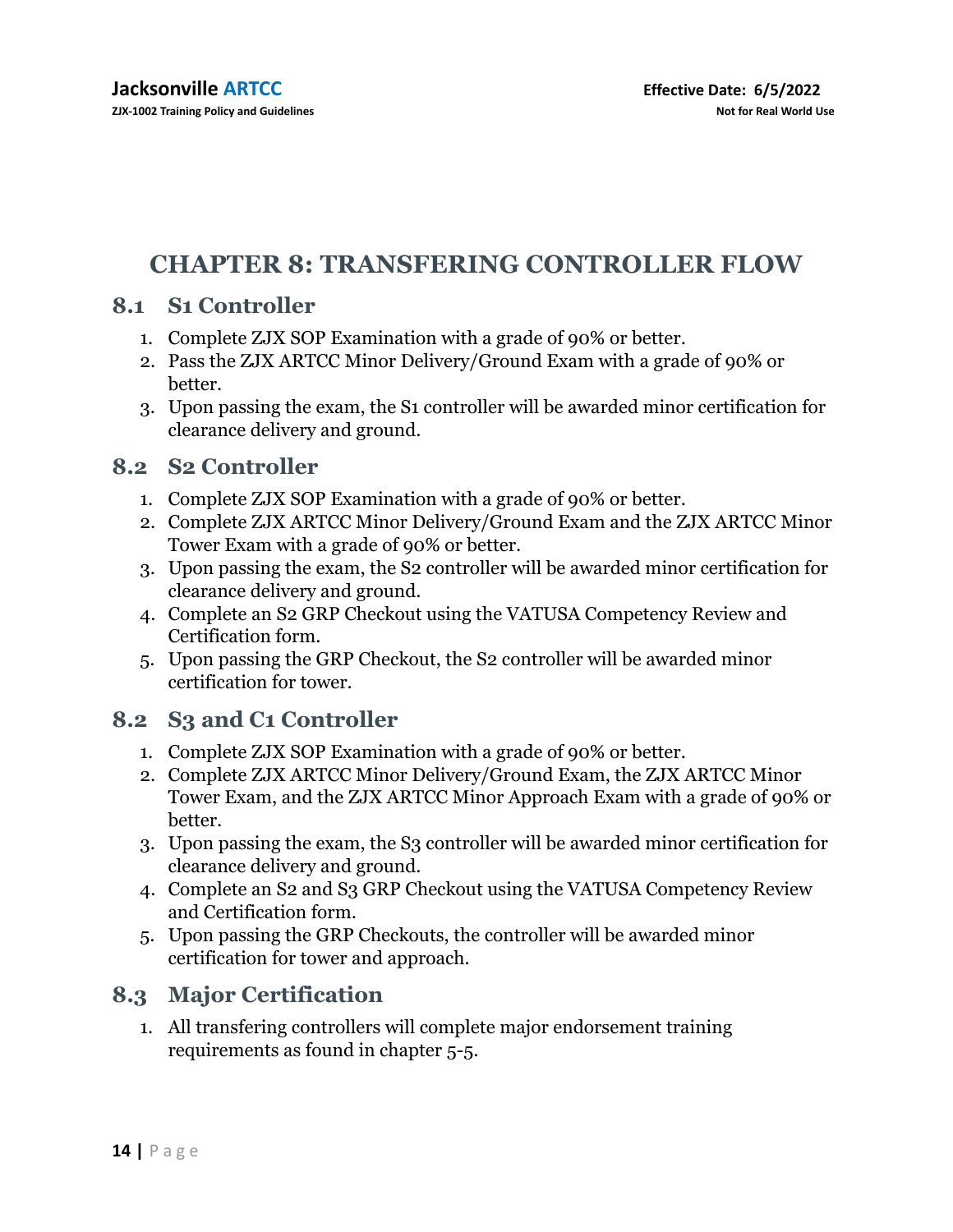# **CHAPTER 9: MENTOR AND INSTRUCTOR APPOINTMENT PROCEDURES**

#### **9.1 Requirements**

- 1. Must hold a rating of at least S2 with a major endorsement to be a Mentor.
- 2. Must hold a rating of at C1 to be an Instructor.
- 3. Recommendation from a Mentor or Instructor
- 4. Recommendation from the TA.
	- a. In the absence of a TA, this recommendation may be given by the ATM.
- 5. Recommendation from the ATM.
- 6. All recommendations shall be completed as a controller's training record.

#### **9.2 Process**

- 1. Mentor in Training
	- a. Lasting a period no longer than 90 days.
	- b. Entry into the Mentor-in-Training Program does not guarantee a Mentor position nor is considered as part of the Training Staff.
	- c. Training to be completed
		- i. Meeting with trainer to install required software
			- 1. TWR Trainer
			- 2. ESKEY
				- a. Only if the Mentor is instructing S3 rating or above.
			- 3. Euroscope 3.1D
				- a. Only if the Mentor is instructing S3 rating or above.
		- ii. Shadow/Observe three (3) sessions with an assigned trainer.
			- 1. The trainer shall be teaching a course that the MIT will eventually teach.
			- 2. This time includes any necessary preparation the trainer conducts.
		- iii. Conducts at least 6 training sessions.
			- 1. The trainer shall observe and review the individual's performance and constructive feedback on improvement.
			- 2. Training records shall be submitted for these sessions for the observation of the MIT.
	- d. Upon successful completion of the Mentor In Training Program, the MIT shall be reviewed by the Training Administrator for full Mentor status consideration.